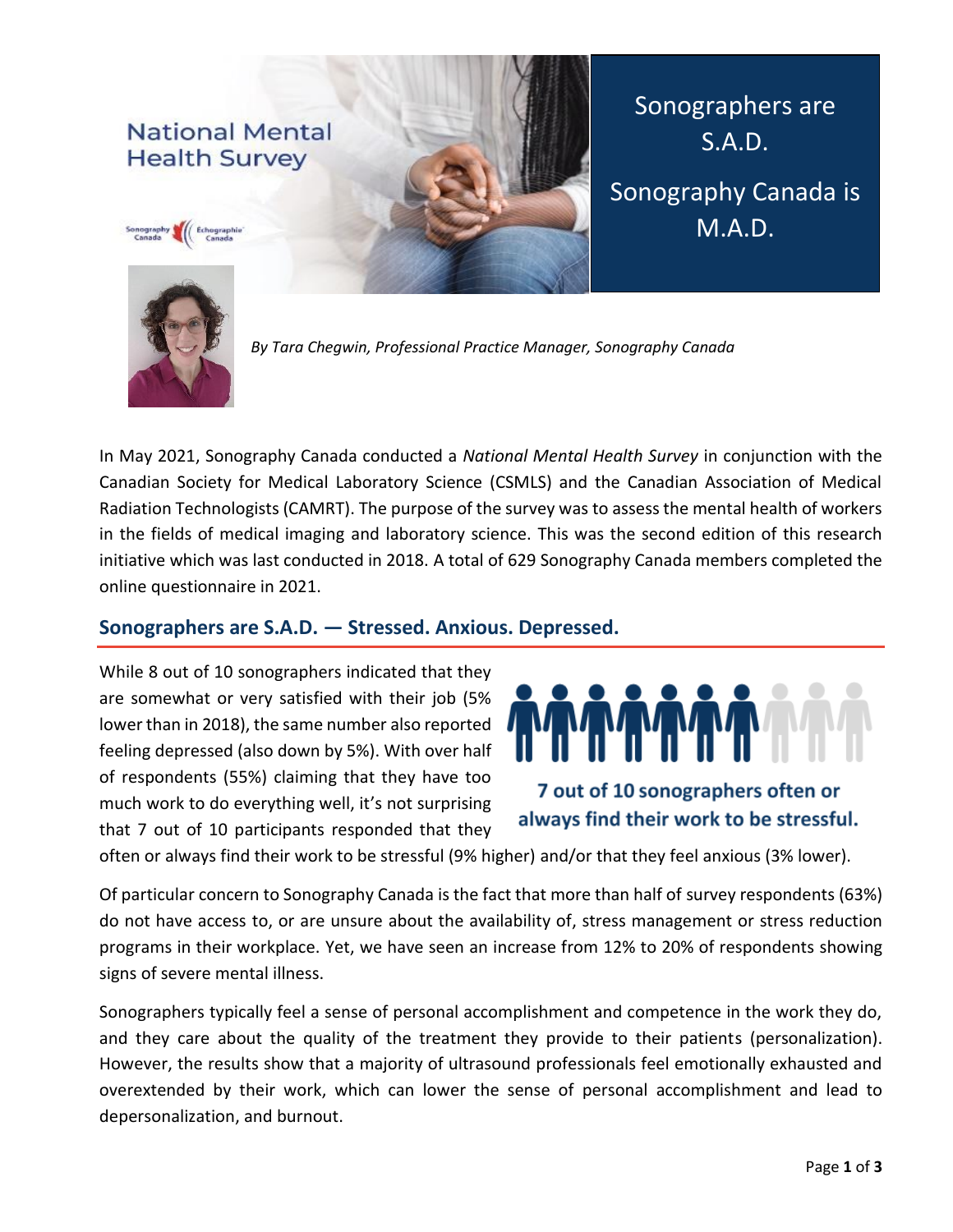

### **Sonographers are worried about the future**

The survey demonstrates that a majority of sonographers in Canada are struggling to keep up with the demands of today, and the future doesn't appear to get brighter for them. While ultrasound professionals almost unanimously (95%) expressed positive views about job security in the Mental Health Survey, a member survey conducted by Sonography Canada in 2018 revealed that only 1 in 10 believe working conditions in the profession will get better over the next 5-10 years. Respondents identified higher demands for productivity within the workplace, increased repetitive strain injuries, as well as general stress and burnout as the top three issues facing sonography in the years to come.

These results echo some of the feedback obtained in the 2018 edition of the National Mental Health Survey. It also aligns with results of the 2018 Sonography Canada Member Survey where members said they felt increasing pressure to conduct more scans in limited time, with decreased funding, staff shortages, and longer patient wait lists. Not only that, but there also appeared to be a growing trend towards shift work, higher demands for more detailed and sometimes unnecessary scans, as well as a requirement for sonographers to work outside of the scope of practice for which they have the knowledge, skills and judgement to perform.

*"What these results tell us is that sonographers love their jobs, but they are feeling the weight of the increased pressure to always be doing more, in less time and sometimes in less than desirable conditions," stated Carolyn Trottier, CRGS, CRVS, Chair of the Sonography Canada Board of Directors. "This survey confirms the need for Sonography Canada to pursue its focus on improving both the mental and physical wellness of our members."*